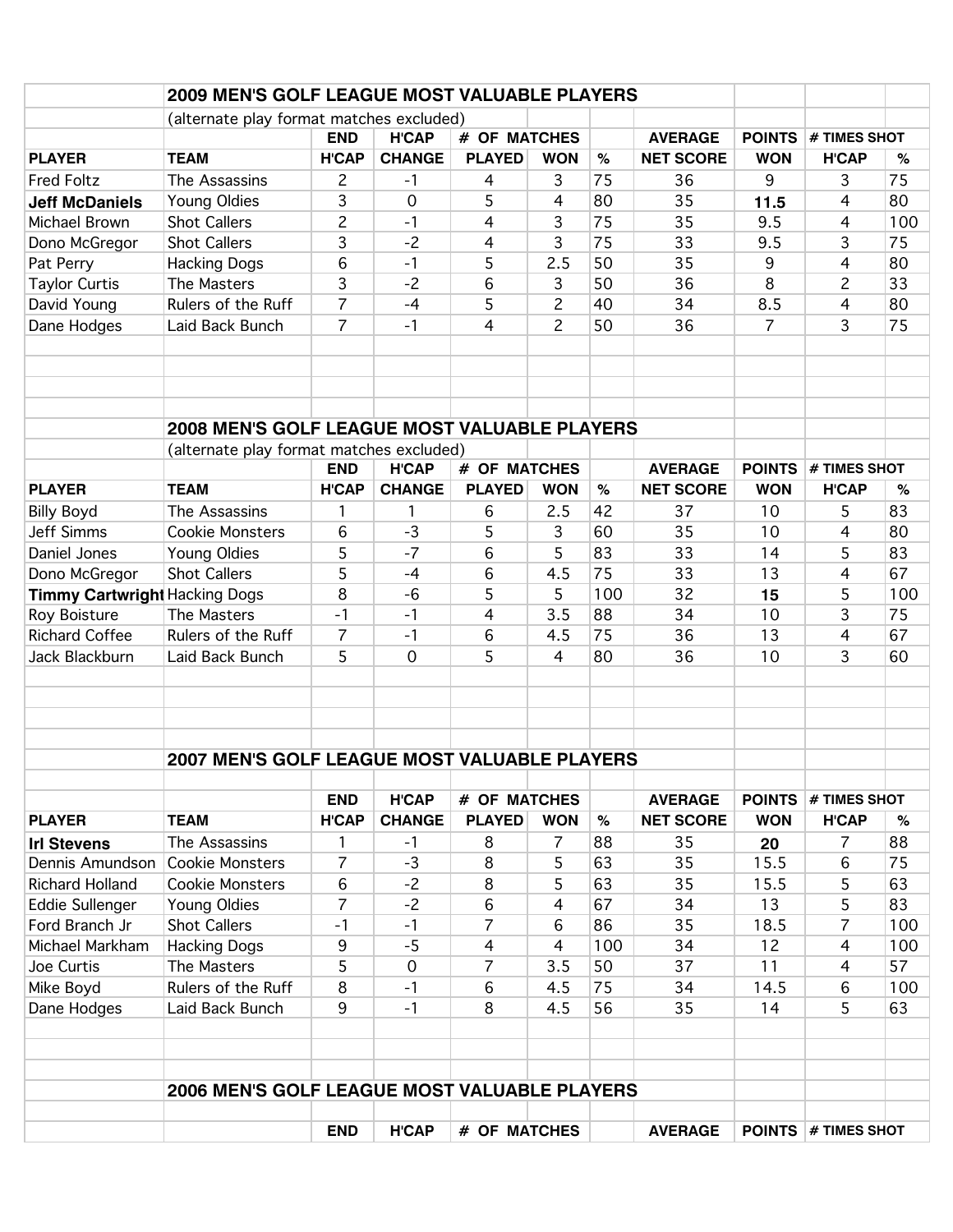| <b>PLAYER</b>          | <b>TEAM</b>                                  | <b>H'CAP</b>   | <b>CHANGE</b>       | <b>PLAYED</b>  | <b>WON</b>     | $\%$ | <b>NET SCORE</b> | <b>WON</b>     | <b>H'CAP</b>               | $\%$ |
|------------------------|----------------------------------------------|----------------|---------------------|----------------|----------------|------|------------------|----------------|----------------------------|------|
| <b>Billy Boyd</b>      | The Assassins                                | 1              | 1                   | 6              | 3.5            | 58   | 37               | 11             | $\overline{4}$             | 67   |
|                        | Team $# 2$                                   |                |                     |                |                |      |                  |                |                            |      |
| <b>Scott Seibert</b>   | Young Oldies                                 | 6              | $-1$                | $\overline{7}$ | 5              | 71   | 35               | 15             | 5                          | 71   |
| Ford Branch Sr         | <b>Shot Callers</b>                          | $\overline{c}$ | $-1$                | $\overline{7}$ | 4              | 57   | 35               | 13.5           | 5                          | 71   |
| <b>Steve Boaz</b>      | Caddy Shack                                  | 10             | $\mathbf 0$         | 5              | 4.5            | 90   | 35               | 12.5           | 4                          | 80   |
| Ricky Watson           | <b>Strokers</b>                              | 5              | $\mathbf 0$         | 4              | $\overline{c}$ | 50   | 36               | $\overline{7}$ | 3                          | 75   |
| Ronnie Cash            | Rulers of the Ruff                           | 3              | $-1$                | 5              | 4              | 80   | 34               | 12             | 4                          | 80   |
| <b>Mac Nelson</b>      | Laid Back Bunch                              | 5              | $-1$                | 8              | $\overline{7}$ | 88   | 36               | 20             | 6                          | 75   |
| Sam Rogers             | <b>Hacking Dogs</b>                          | 5              | $-2$                | 6              | 5              | 83   | 35               | 14.5           | 5                          | 83   |
| Joe Curtis             | The Masters                                  | 6              | 0                   | $\overline{7}$ | 4              | 57   | 35               | 14.5           | 6                          | 86   |
|                        |                                              |                |                     |                |                |      |                  |                |                            |      |
|                        |                                              |                |                     |                |                |      |                  |                |                            |      |
|                        |                                              |                |                     |                |                |      |                  |                |                            |      |
|                        | 2005 MEN'S GOLF LEAGUE MOST VALUABLE PLAYERS |                |                     |                |                |      |                  |                |                            |      |
|                        |                                              |                |                     |                |                |      |                  |                |                            |      |
|                        |                                              | <b>END</b>     | <b>H'CAP</b>        | # OF MATCHES   |                |      | <b>AVERAGE</b>   | <b>POINTS</b>  | # TIMES SHOT               |      |
| <b>PLAYER</b>          | <b>TEAM</b>                                  | <b>H'CAP</b>   | <b>CHANGE</b>       | <b>PLAYED</b>  | <b>WON</b>     | $\%$ | <b>NET SCORE</b> | <b>WON</b>     | <b>H'CAP</b>               | %    |
| Jack Kennedy           | The Assassins                                | 7              | $-2$                | 6              | 5.5            | 92   | 33               | 17             | 6                          | 100  |
|                        | Team $# 2$                                   |                |                     |                |                |      |                  |                |                            |      |
| <b>Eddie Sullenger</b> | Young Oldies                                 | 9              | $-1$                | 6              | 5              | 83   | 35               | 15             | 5                          | 83   |
| John H Stevens         | <b>Shot Callers</b>                          | $\mathbf 0$    | $-1$                | 6              | 3.5            | 58   | 36               | 10.5           | $\overline{4}$             | 67   |
| <b>Steve Boaz</b>      | Caddy Shack                                  | 10             | 1                   | 6              | 1.5            | 25   | 37               | 8              | $\overline{4}$             | 67   |
| <b>Charles Farmer</b>  | <b>Strokers</b>                              | 10             | $-2$                | 6              | 3              | 50   | 35               | 10             | 4                          | 67   |
| <b>Todd Griffin</b>    | Rulers of the Ruff                           | 12             | $-2$                | 6              | 5              | 83   | 36               | 13             | 4                          | 67   |
| Mac Nelson             | Laid Back Bunch                              | 6              | $\mathbf 0$         | $\overline{7}$ | 5.5            | 79   | 36               | 17             | 6                          | 86   |
| <b>Jerry Adams</b>     | <b>Hacking Dogs</b>                          | 10             | $-1$                | 9              | 6.5            | 72   | 35               | 20             | 6                          | 67   |
| George Bareis          | The Masters                                  | 3              | $\mathbf 0$         | 5              | 4.5            | 90   | 35               | 14             | 5                          | 100  |
|                        |                                              |                |                     |                |                |      |                  |                |                            |      |
|                        |                                              |                |                     |                |                |      |                  |                |                            |      |
|                        |                                              |                |                     |                |                |      |                  |                |                            |      |
|                        | 2004 MEN'S GOLF LEAGUE MOST VALUABLE PLAYERS |                |                     |                |                |      |                  |                |                            |      |
|                        |                                              |                |                     |                |                |      |                  |                |                            |      |
|                        |                                              | <b>END</b>     | <b>H'CAP</b>        | # OF MATCHES   |                |      | <b>AVERAGE</b>   |                | <b>POINTS # TIMES SHOT</b> |      |
| <b>PLAYER</b>          | <b>TEAM</b>                                  | <b>H'CAP</b>   | <b>CHANGE</b>       | <b>PLAYED</b>  | <b>WON</b>     | $\%$ | <b>NET SCORE</b> | <b>WON</b>     | <b>H'CAP</b>               | %    |
| Irl Stevens            | The Assassins                                | 3              | $-1$                | 6              | 5.5            | 92   | 36               | 15             | 5                          | 83   |
| <b>Larry Doub</b>      | Handicappers                                 | 9              | $-3$                | 9              | 8              | 89   | 35               | 21             | 5                          | 56   |
| <b>Bill Ladd</b>       | Young Oldies                                 | 3              | $-1$                | 6              | 4              | 67   | 34               | 13.5           | 5                          | 83   |
| Ford Wayne Branch      | Shot Callers                                 | $-1$           | 0                   | 5              | 3              | 60   | 35               | 10             | $\overline{4}$             | 80   |
| Denny Amundson         | Caddy Shack                                  | 8              | $\boldsymbol{0}$    | 5              | 4              | 80   | 35               | 11.5           | $\overline{4}$             | 80   |
| Mickey Bayer           | <b>Strokers</b>                              | 9              | $-1$                | 6              | 4.5            | 75   | 35               | 13             | $\overline{4}$             | 67   |
| Ricky Watson           | <b>Strokers</b>                              | 6              | $-2$                | 5              | 4              | 80   | 34               | 13             | 5                          | 100  |
| Ricky Gray             | Rulers of the Ruff                           | 8              | $-2$                | 5              | 5              | 100  | 34               | 13             | $\overline{4}$             | 80   |
| Mac Nelson             | Laid Back Bunch                              | 6              | 0                   | 9              | 6.5            | 72   | 36               | 20             | $\overline{7}$             | 78   |
| <b>Tim Wiley</b>       | <b>Hacking Dogs</b>                          | 10             | $-1$                | 6              | 4              | 67   | 36               | 13             | 5                          | 83   |
| Doug Bloom             | The Masters                                  | 9              | $\mathsf{O}\xspace$ | 5              | $\overline{4}$ | 80   | 36               | 12             | $\overline{4}$             | 80   |
|                        |                                              |                |                     |                |                |      |                  |                |                            |      |
|                        |                                              |                |                     |                |                |      |                  |                |                            |      |
|                        |                                              |                |                     |                |                |      |                  |                |                            |      |
|                        | 2003 MEN'S GOLF LEAGUE MOST VALUABLE PLAYERS |                |                     |                |                |      |                  |                |                            |      |
|                        |                                              |                |                     |                |                |      |                  |                |                            |      |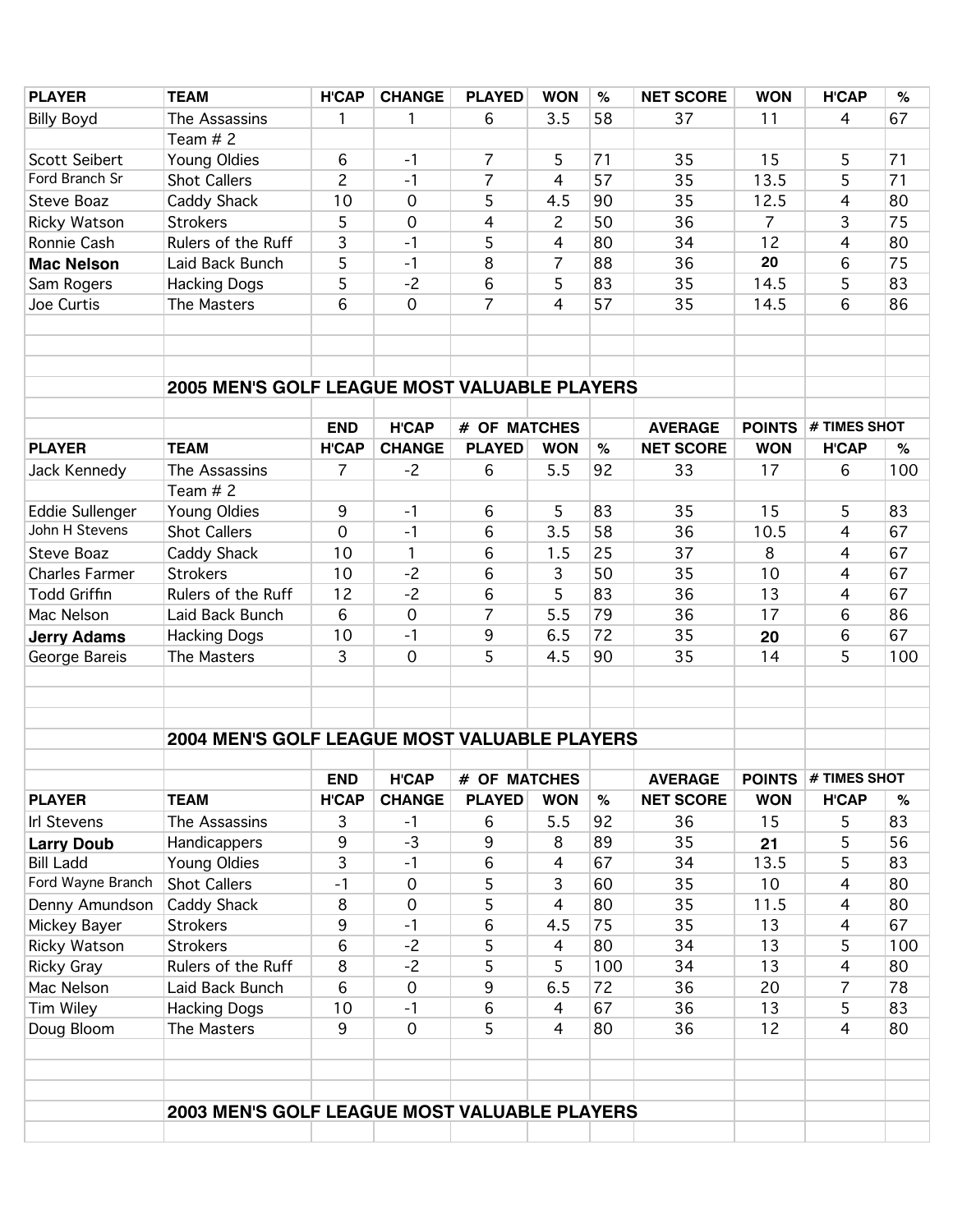|                        |                                              | <b>END</b>     | <b>H'CAP</b>     | # OF MATCHES   |                | <b>AVERAGE</b> | <b>POINTS</b>    | # TIMES SHOT  |                |     |
|------------------------|----------------------------------------------|----------------|------------------|----------------|----------------|----------------|------------------|---------------|----------------|-----|
| <b>PLAYER</b>          | <b>TEAM</b>                                  | <b>H'CAP</b>   | <b>CHANGE</b>    | <b>PLAYED</b>  | <b>WON</b>     | $\%$           | <b>NET SCORE</b> | <b>WON</b>    | <b>H'CAP</b>   | %   |
| <b>Billy Boyd</b>      | The Assassins                                | $\overline{c}$ | $-1$             | 5              | 5              | 100            | 34               | 15            | 5              | 100 |
| David Forrester        | Young Oldies                                 | 4              | 0                | 8              | 4              | 50             | 35               | 13            | 5              | 63  |
| John H. Stevens        | <b>Shot Callers</b>                          | $\mathbf{1}$   | 0                | 5              | 4.5            | 90             | 36               | 13            | 4              | 80  |
| Steve Boaz             | Caddy Shack                                  | 9              | $-3$             | 5              | $\overline{4}$ | 80             | 34               | 12.5          | 4              | 80  |
| <b>Bruce Farmer</b>    | <b>Strokers</b>                              | 0              | $-1$             | 3              | 3              | 100            | 36               | 8             | $\overline{c}$ | 67  |
| Rodney Murphy          | Rulers of the Ruff                           | 10             | 0                | 6              | $\overline{4}$ | 67             | 36               | 12            | 4              | 67  |
| Jack Blackburn         | Laid Back Bunch                              | 3              | $-1$             | 6              | 5              | 83             | 35               | 14            | $\overline{4}$ | 67  |
| Mo Morse               | <b>Hacking Dogs</b>                          | 10             | $\mathbf 0$      | 6              | 2.5            | 42             | 37               | 8.5           | 3              | 50  |
| <b>Tracy Wilhelm</b>   | Mulligan Stew                                | 3              | $-1$             | 6              | 4              | 67             | 35               | 12            | $\overline{4}$ | 67  |
|                        |                                              |                |                  |                |                |                |                  |               |                |     |
|                        |                                              |                |                  |                |                |                |                  |               |                |     |
|                        |                                              |                |                  |                |                |                |                  |               |                |     |
|                        | 2002 MEN'S GOLF LEAGUE MOST VALUABLE PLAYERS |                |                  |                |                |                |                  |               |                |     |
|                        |                                              |                |                  |                |                |                |                  |               |                |     |
|                        |                                              | <b>END</b>     | <b>H'CAP</b>     | # OF MATCHES   |                |                | <b>AVERAGE</b>   | <b>POINTS</b> | # TIMES SHOT   |     |
| <b>PLAYER</b>          | <b>TEAM</b>                                  | <b>H'CAP</b>   | <b>CHANGE</b>    | <b>PLAYED</b>  | <b>WON</b>     | $\%$           | <b>NET SCORE</b> | <b>WON</b>    | <b>H'CAP</b>   | %   |
| Jack Kennedy           | The Assassins                                | 10             | 1                | 6              | 4              | 67             | 38               | 10.5          | 3              | 50  |
| David Sullenger        | Young Oldies                                 | $\overline{c}$ | $-1$             | $\overline{7}$ | 4.5            | 64             | 35               | 14.5          | 6              | 86  |
| <b>Bill Ladd</b>       | Young Oldies                                 | $\overline{c}$ | $-1$             | $\overline{7}$ | 4.5            | 64             | 35               | 14.5          | 6              | 86  |
| John H. Stevens        | <b>Shot Callers</b>                          | 1              | $-1$             | $\overline{7}$ | 3              | 43             | 35               | 11            | 5              | 71  |
| Ford W. Branch         | <b>Shot Callers</b>                          | 0              | $\boldsymbol{0}$ | 5              | 4              | 80             | 35               | 11            | $\overline{4}$ | 80  |
| Mike Dearing           | <b>Tin Cups</b>                              | 5              | $-1$             | 6              | 4              | 67             | 34               | 12.5          | 5              | 83  |
| David Peek             | <b>Strokers</b>                              | $\overline{7}$ | $-1$             | 4              | 2.5            | 63             | 34               | 8.5           | 3              | 75  |
| Mike Boyd              | Rulers of the Ruff                           | 11             | 0                | $\overline{4}$ | 3              | 75             | 36               | 8             | $\overline{c}$ | 50  |
| Mike Rogers            | Laid Back Bunch                              | 11             | $-2$             | 5              | 5              | 100            | 34               | 14            | $\overline{4}$ | 80  |
| Sam Rogers             | <b>Hacking Dogs</b>                          | 5              | $-1$             | 4              | 4              | 100            | 35               | 11            | 3              | 75  |
| Johnny Holloway        | <b>Hacking Dogs</b>                          | $\overline{7}$ | $-1$             | 5              | 3.5            | 70             | 34               | 11            | 4              | 80  |
| <b>Joe Curtis</b>      | Mulligan Stew                                | 8              | $-1$             | 6              | 5.5            | 92             | 35               | 15            | $\overline{4}$ | 67  |
|                        |                                              |                |                  |                |                |                |                  |               |                |     |
|                        |                                              |                |                  |                |                |                |                  |               |                |     |
|                        |                                              |                |                  |                |                |                |                  |               |                |     |
|                        | 2001 MEN'S GOLF LEAGUE MOST VALUABLE PLAYERS |                |                  |                |                |                |                  |               |                |     |
|                        |                                              |                |                  |                |                |                |                  |               |                |     |
|                        |                                              | <b>END</b>     | <b>H'CAP</b>     | # OF MATCHES   |                |                | <b>AVERAGE</b>   | <b>POINTS</b> | $#$ TIMES SHOT |     |
| <b>PLAYER</b>          | <b>TEAM</b>                                  | <b>H'CAP</b>   | <b>CHANGE</b>    | <b>PLAYED</b>  | <b>WON</b>     | $\%$           | <b>NET SCORE</b> | <b>WON</b>    | <b>H'CAP</b>   | %   |
| <b>Billy Boyd</b>      | The Assassins                                | $\overline{c}$ | 0                | 6              | $\overline{4}$ | 67             | 37               | 10            | 3              | 50  |
| Ronnie Cash            | <b>Brewmeisters</b>                          | 8              | 1                | $\overline{7}$ | 2.5            | 36             | 37               | 9             | 3              | 43  |
| <b>Bill Ladd</b>       | Chicken on the Bone                          | 3              | $-1$             | 5              | 3              | 60             | 35               | 9.5           | 4              | 80  |
| Odie Palm              | <b>Tin Cups</b>                              | 5              | $-1$             | 5              | 5              | 100            | 33               | 15            | 5              | 100 |
| David Peek             | <b>Strokers</b>                              | 8              | $-1$             | 5              | 4              | 80             | 35               | 10.5          | 3              | 60  |
| <b>Walt Shrewsbury</b> | Rulers of the Ruff                           | 9              | $-2$             | 6              | 6              | 100            | 34               | 15.5          | 5              | 83  |
| Jack Blackburn         | Laid Back Bunch                              | 5              | $-1$             | 6              | 5              | 83             | 34               | 14            | 5              | 83  |
| Dick Whitsett          | <b>Hacking Dogs</b>                          | 9              | $-1$             | $\overline{4}$ | $\overline{4}$ | 100            | 35               | 10            | $\overline{c}$ | 50  |
| Chris Cook             | Mulligan Stew                                | $\overline{c}$ | $-2$             | $\overline{4}$ | $\overline{4}$ | 100            | 34               | 11.5          | 4              | 100 |
|                        |                                              |                |                  |                |                |                |                  |               |                |     |
|                        |                                              |                |                  |                |                |                |                  |               |                |     |
|                        |                                              |                |                  |                |                |                |                  |               |                |     |
|                        | 2000 MEN'S GOLF LEAGUE MOST VALUABLE PLAYERS |                |                  |                |                |                |                  |               |                |     |
|                        |                                              |                |                  |                |                |                |                  |               | # TIMES        |     |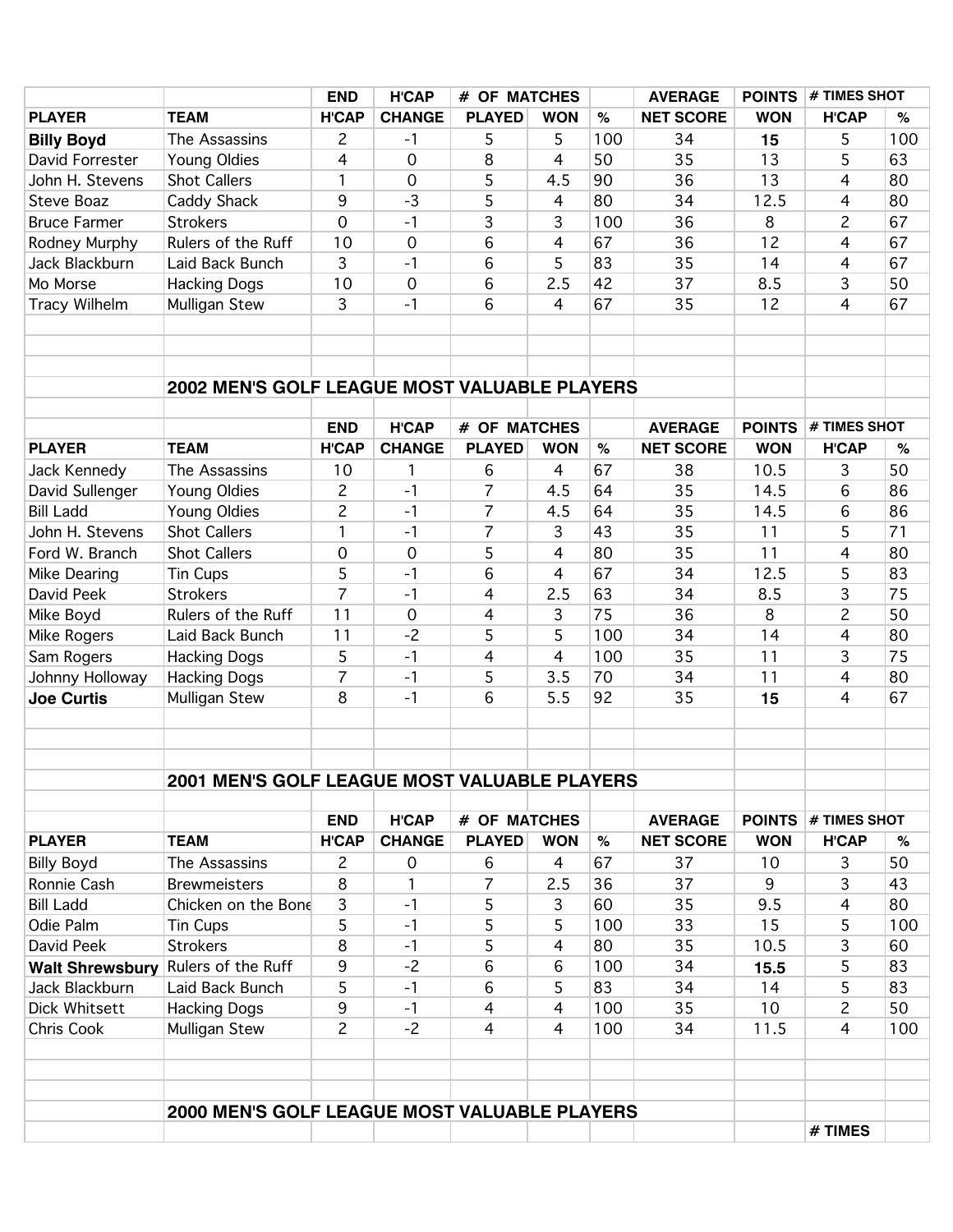|                                       |                                                     | <b>END</b>            | <b>H'CAP</b>        | - # OF MATCHES -    |                | <b>AVERAGE</b> | <b>POINTS</b>    | <b>SHOT</b>   |                |     |
|---------------------------------------|-----------------------------------------------------|-----------------------|---------------------|---------------------|----------------|----------------|------------------|---------------|----------------|-----|
| <b>PLAYER</b>                         | <b>TEAM</b>                                         | <b>H'CAP</b>          | <b>CHANGE</b>       | <b>PLAYED</b>       | <b>WON</b>     | %              | <b>NET SCORE</b> | <b>WON</b>    | <b>H'CAP</b>   | %   |
| <b>Fred Foltz</b>                     | The Assassins                                       | $\overline{4}$        | $-1$                | 6                   | 3              | 50             | 34               | 12            | 6              | 100 |
| <b>Denny Amundsol Cookie Monsters</b> |                                                     | 8                     | $\mathsf{O}\xspace$ | 10                  | $\overline{7}$ | 70             | 36               | 21.5          | 8              | 80  |
| Todd Wetzel                           | <b>Brewmeisters</b>                                 | 9                     | $-1$                | 6                   | 5              | 83             | 34               | 13.5          | 4              | 67  |
| Ben Vanhooser                         | Men with Gas                                        | 8                     | $-1$                | 8                   | 4.5            | 56             | 36               | 16            | 7              | 88  |
| Dennis Kirk                           | <b>Tin Cups</b>                                     | 8                     | $-1$                | 6                   | 6              | 100            | 34               | 17            | 5              | 83  |
| Frank Walker                          | <b>Strokers</b>                                     | 11                    | $-2$                | 6                   | 5              | 83             | 36               | 13.5          | 4              | 67  |
| Doug Stone                            | Rulers of the Ruff                                  | 8                     | $-1$                | $\overline{7}$      | 2.5            | 36             | 36               | 12            | 5              | 71  |
| Mike Rogers                           | Laid Back Bunch                                     | 9                     | $-1$                | $9\,$               | 5.5            | 61             | 37               | 16            | 5              | 56  |
| Gary Critser                          | <b>Hacking Dogs</b>                                 | $\overline{4}$        | $-2$                | 6                   | 4.5            | 75             | 36               | 15            | 6              | 100 |
| <b>Neal Cummins</b>                   | Mulligan Stew                                       | $\overline{c}$        | $-2$                | 6                   | 3.5            | 58             | 35               | 13            | 5              | 83  |
|                                       |                                                     |                       |                     |                     |                |                |                  |               |                |     |
|                                       |                                                     |                       |                     |                     |                |                |                  |               |                |     |
|                                       |                                                     |                       |                     |                     |                |                |                  |               |                |     |
|                                       | <b>1999 MEN'S GOLF LEAGUE MOST VALUABLE PLAYERS</b> |                       |                     |                     |                |                |                  |               |                |     |
|                                       |                                                     |                       |                     |                     |                |                |                  |               | # TIMES        |     |
|                                       |                                                     | <b>END</b>            | <b>H'CAP</b>        | - # OF MATCHES -    |                |                | <b>AVERAGE</b>   | <b>POINTS</b> | <b>SHOT</b>    |     |
| <b>PLAYER</b>                         | <b>TEAM</b>                                         | <b>H'CAP</b>          | <b>CHANGE</b>       | <b>PLAYED</b>       | <b>WON</b>     | $\%$           | <b>NET SCORE</b> | <b>WON</b>    | <b>H'CAP</b>   | %   |
| George Stephens                       | Doc's Duffers                                       | 7                     | $\mathbf 0$         | 7                   | 6.5            | 93             | 37               | 15.5          | 3              | 43  |
| <b>Ralph Smith</b>                    | <b>Cookie Monsters</b>                              | 5                     | $-1$                | 9                   | 6              | 67             | 36               | 17            | 6              | 67  |
| Luke Quertermous Brewmeisters         |                                                     | 8                     | 0                   | 5                   | 3              | 60             | 36               | 9.5           | 3              | 60  |
| <b>Brent Ladd</b>                     | Men with Gas                                        | 3                     | 1                   | 8                   | 5              | 63             | 36               | 16            | 6              | 75  |
| Mike Dearing                          | Tin Cups                                            | $\overline{7}$        | $\mathbf 0$         | $\overline{7}$      | 4.5            | 64             | 35               | 15.5          | 6              | 86  |
| Dickie Nix                            | <b>Strokers</b>                                     | $\overline{7}$        | 0                   | 5                   | $\overline{4}$ | 80             | 36               | 11            | 3              | 60  |
| Chip Hutcheson                        | Rulers of the Ruff                                  | 3                     | 0                   | 6                   | 5              | 83             | 36               | 13            | 3              | 50  |
| David Sullenger                       | Rulers of the Ruff                                  | $\overline{c}$        | 0                   | 6                   | 4.5            | 75             | 35               | 13            | 4              | 67  |
| Jack Blackburn                        | Laid Back Bunch                                     | 6                     | 0                   | 6                   | $\overline{4}$ | 67             | 36               | 12.5          | $\overline{4}$ | 67  |
| Dick Whitsett                         | <b>Hacking Dogs</b>                                 | 12                    | $-2$                | 6                   | 5              | 83             | 35               | 15            | 5              | 83  |
| Joe Curtis                            | Mulligan Stew                                       | $\overline{7}$        | $-1$                | 6                   | 5              | 83             | 35               | 14            | 4              | 67  |
|                                       |                                                     |                       |                     |                     |                |                |                  |               |                |     |
|                                       |                                                     |                       |                     |                     |                |                |                  |               |                |     |
|                                       |                                                     |                       |                     |                     |                |                |                  |               |                |     |
|                                       | 1998 MEN'S GOLF LEAGUE MOST VALUABLE PLAYERS        |                       |                     |                     |                |                |                  |               |                |     |
|                                       |                                                     |                       |                     |                     |                |                |                  |               | # TIMES        |     |
|                                       |                                                     | <b>END</b>            | <b>H'CAP</b>        | - # OF MATCHES -    |                |                | <b>AVERAGE</b>   | <b>POINTS</b> | <b>SHOT</b>    |     |
| <b>PLAYER</b>                         | <b>TEAM</b>                                         | <b>H'CAP</b>          | <b>CHANGE</b>       | <b>PLAYED</b>       | <b>WON</b>     | $\%$           | <b>NET SCORE</b> | <b>WON</b>    | <b>H'CAP</b>   | %   |
| <b>Fred Foltz</b>                     | Doc's Duffers                                       | $\overline{4}$        | $\mathbf 0$         |                     | 4              | 80             | 34               | 13.5          |                | 100 |
| <b>Bill McConnell</b>                 | Hooters                                             | 11                    | $\mathbf 0$         | 5<br>$\overline{7}$ | 5              | 71             | 37               | 15            | 5<br>5         | 71  |
|                                       | <b>Brewmeisters</b>                                 |                       | $-1$                | 4                   | 3              | 75             | 34               | 8             | 3              | 75  |
| Eddie Sullenger                       | Men with Gas                                        | 10                    | $-1$                | 5                   | 3              | 60             | 35               | 11            | 3              | 60  |
| <b>Bill Ladd</b>                      |                                                     | 5<br>$\boldsymbol{9}$ |                     |                     | 4              | 67             | 36               | 11            | 3              | 50  |
| James Traylor                         | Double Digits                                       |                       | $-1$                | 6                   |                |                |                  |               |                |     |
| Dickie Nix                            | <b>Strokers</b><br>Rulers of the Ruff               | $\overline{7}$        | $\boldsymbol{0}$    | $\,6$               | 4              | 67             | 36               | 11            | 3              | 50  |
| Chip Hutcheson                        |                                                     | 5                     | $-1$                | 5                   | 4              | 80             | 34               | 12            | 4              | 80  |
| <b>Mike Rogers</b>                    | Laid Back Bunch                                     | 11                    | $-2$                | 6                   | 6              | 100            | 35               | 16.5          | 5              | 83  |
| Ron Claxton                           | Pinseekers                                          | $\overline{c}$        | 1                   | $\,8\,$             | 5              | 63             | 37               | 13            | $\overline{4}$ | 50  |
| Frank Anderson                        | Mulligan Stew                                       | $\sqrt{6}$            | $-5$                | 6                   | $\overline{4}$ | 67             | 34               | 12            | 4              | 67  |
|                                       |                                                     |                       |                     |                     |                |                |                  |               |                |     |
|                                       |                                                     |                       |                     |                     |                |                |                  |               |                |     |
|                                       |                                                     |                       |                     |                     |                |                |                  |               |                |     |
|                                       |                                                     |                       |                     |                     |                |                |                  |               |                |     |